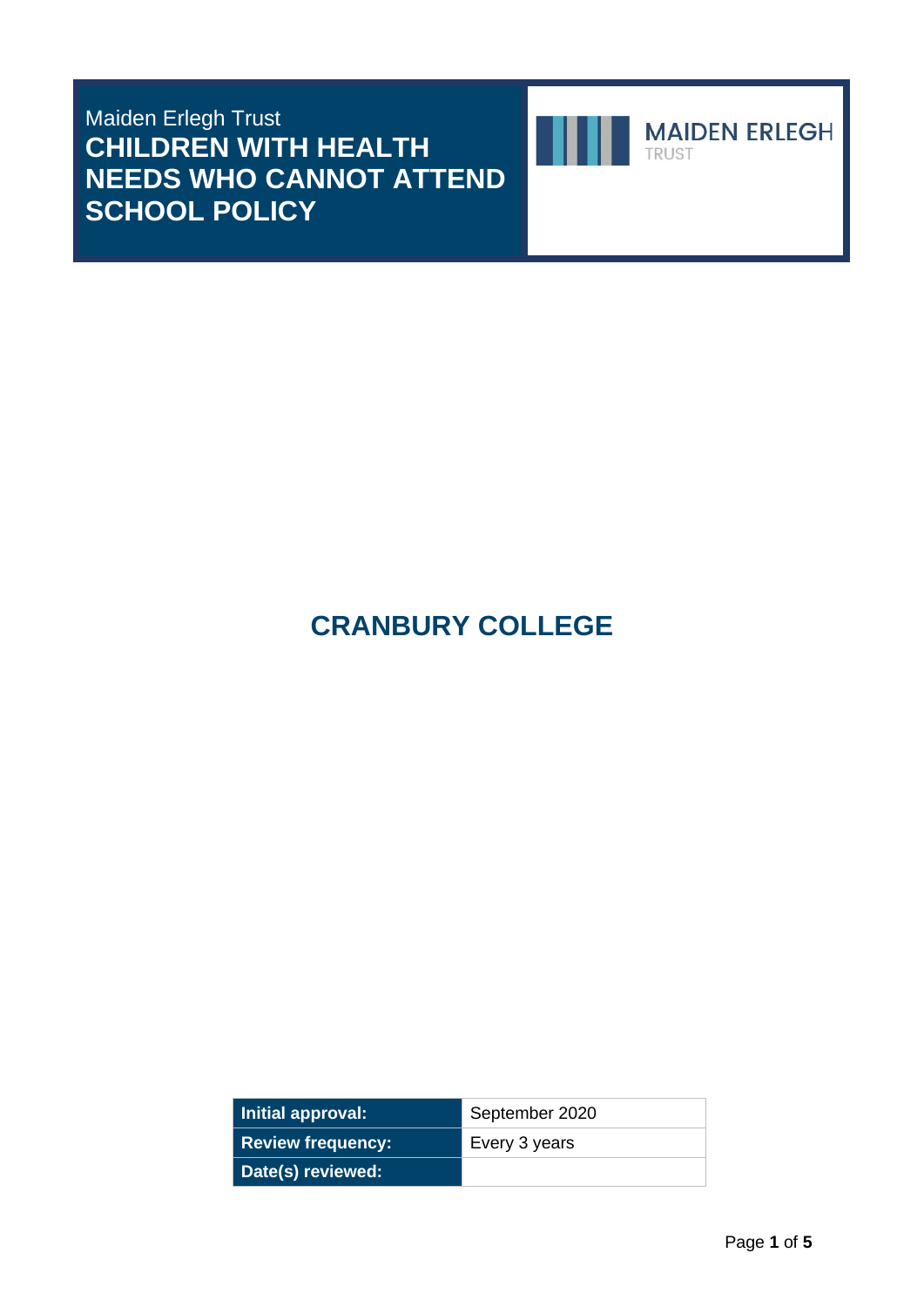## Contents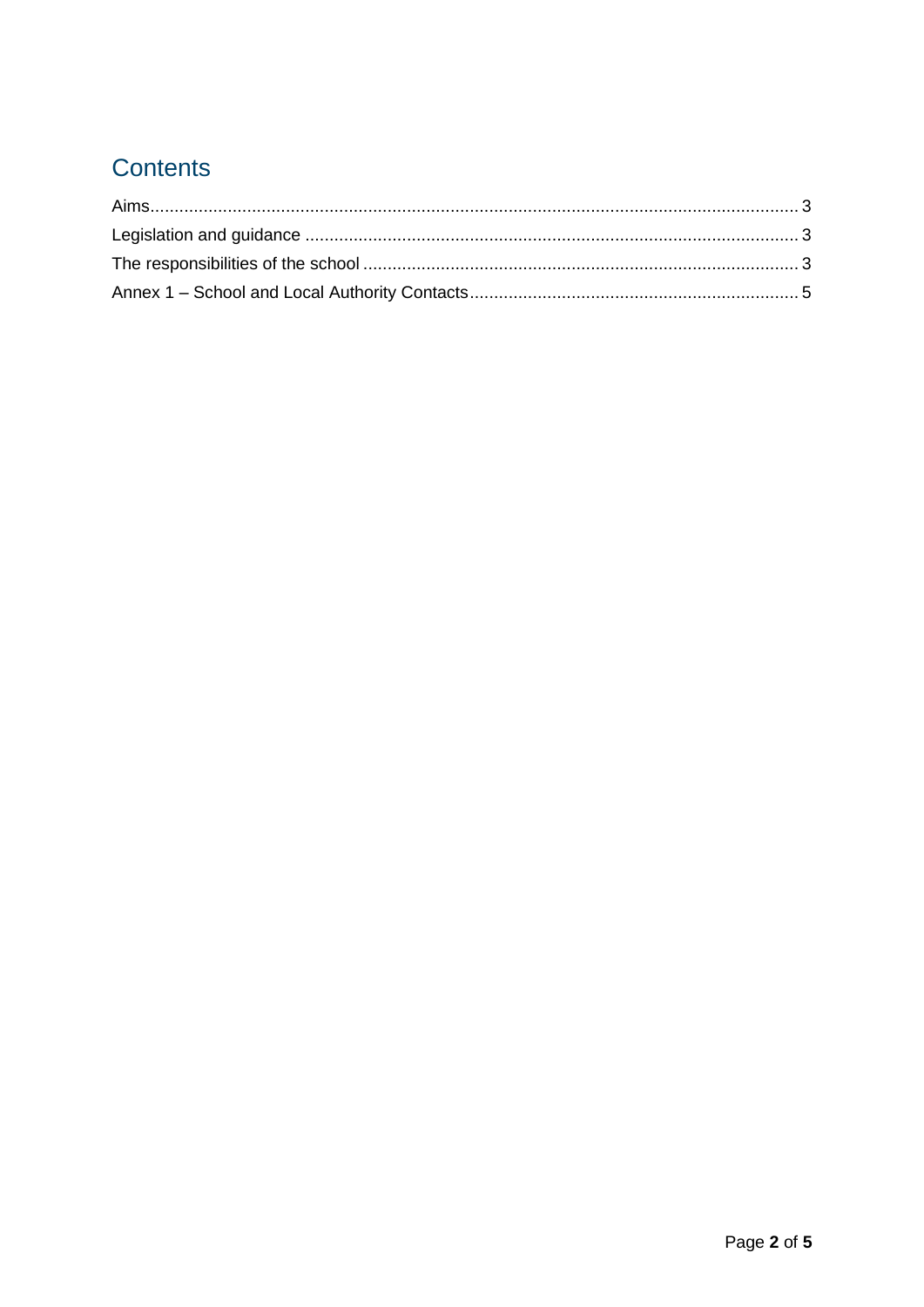### <span id="page-2-0"></span>Aims

This policy aims to ensure that:

- Suitable education is arranged for pupils/students on roll who cannot attend school due to health needs
- Pupils/students, staff and parents understand what the school is responsible for when this education is being provided by the local authority

### <span id="page-2-1"></span>Legislation and guidance

This policy reflects the requirements of the [Education Act 1996.](http://www.legislation.gov.uk/ukpga/1996/56/section/19)

It also based on guidance provided by the local authority. This policy complies with our funding agreement and articles of association.

#### <span id="page-2-2"></span>The responsibilities of the school

When a child is unwell and absent over a short period (less than a week), the School will assume that they are not well enough to complete work. In this event, teachers will not normally provide work for children to complete but will support them to catch up on their return.

When a child is absent over a longer period due to an illness which is supported by a medical note the School will work with child and their family to arrange work for them as appropriate.

#### **If the school makes arrangements**

Initially, the school will attempt to make arrangements to deliver suitable education for children with health needs who cannot attend school. This will be done either by sending work home for completion or by setting work to be completed electronically.

As part of any provision and/or as part of a reintegration plan it may be that the pupil/student will need a modified or part-time timetable. This would be negotiated with all relevant parties and agreed in writing. See Annex 2.

#### **If the local authority makes arrangements**

If the school can't make suitable arrangements, the local authority will become responsible for arranging suitable education for these children.

In cases where the local authority makes arrangements, the school and Trust will:

- Work constructively with the local authority, providers, relevant agencies and parents as well as the pupil/student themselves in order to ensure the best outcomes.
- Share information with the local authority and relevant health services as required.
- Help make sure that the provision offered to the pupil/student is as effective as possible and that the child can be reintegrated back into school successfully. This includes appropriate support for their emotional wellbeing.
- When reintegration is anticipated, work with the local authority to:
	- $\circ$  Plan for consistent provision during and after the period of education outside the school. allowing the pupil/student to access the same curriculum and materials that they would have used in school as far as possible
	- $\circ$  Enable the pupil/student to stay in touch with school life (e.g. through newsletters, emails, invitations to school events or internet links to lessons from their school)
	- o Create individually tailored reintegration plans for each child returning to school which are likely to involve a modified or part-time timetable.
	- o Consider whether any reasonable adjustments need to be made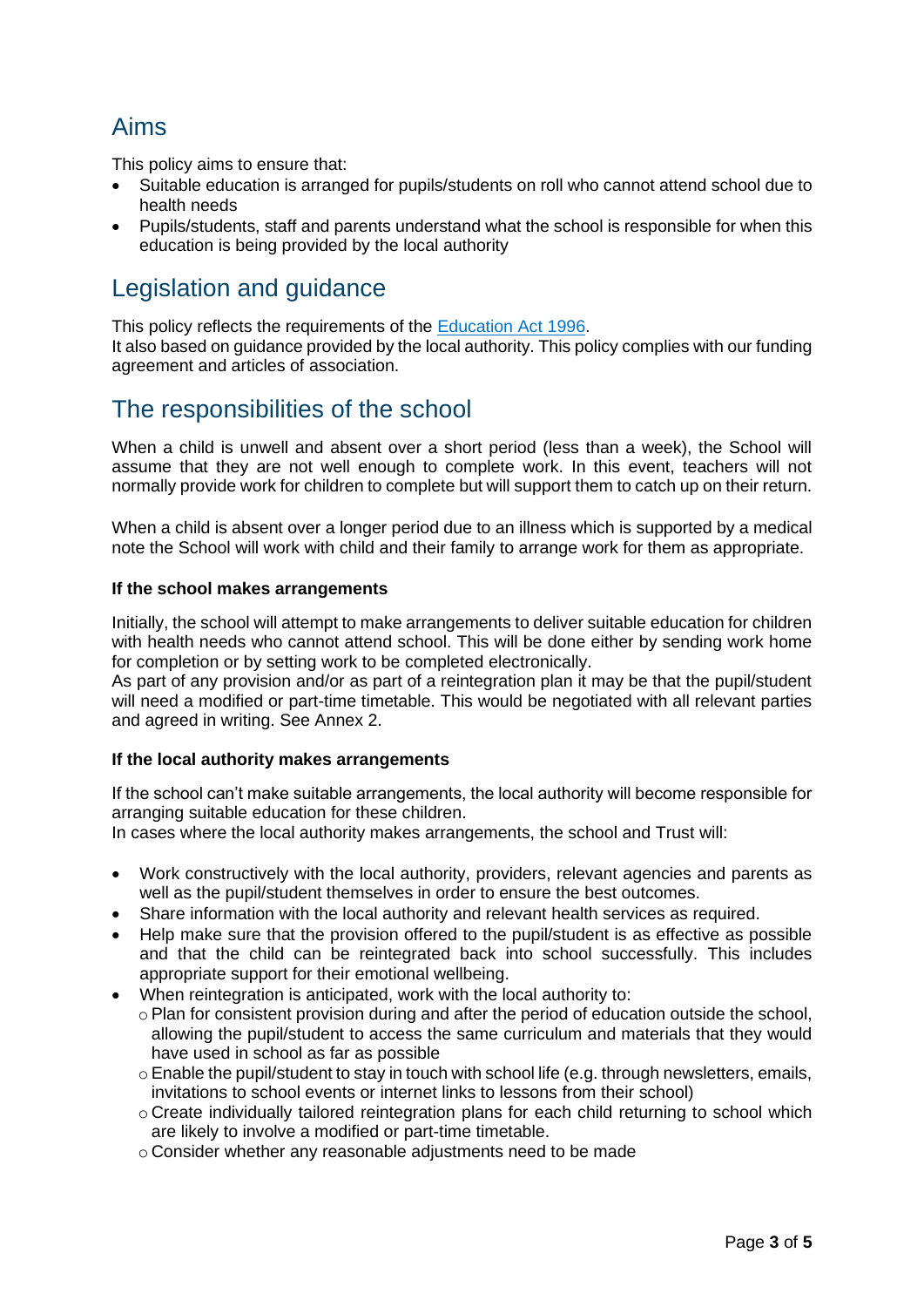See Annex 1 for school specific details.

**This policy is to be read in conjunction with:** 

- **Accessibility Plan**
- **Attendance Policy**
- **Supporting Pupils with Medical Conditions Policy**